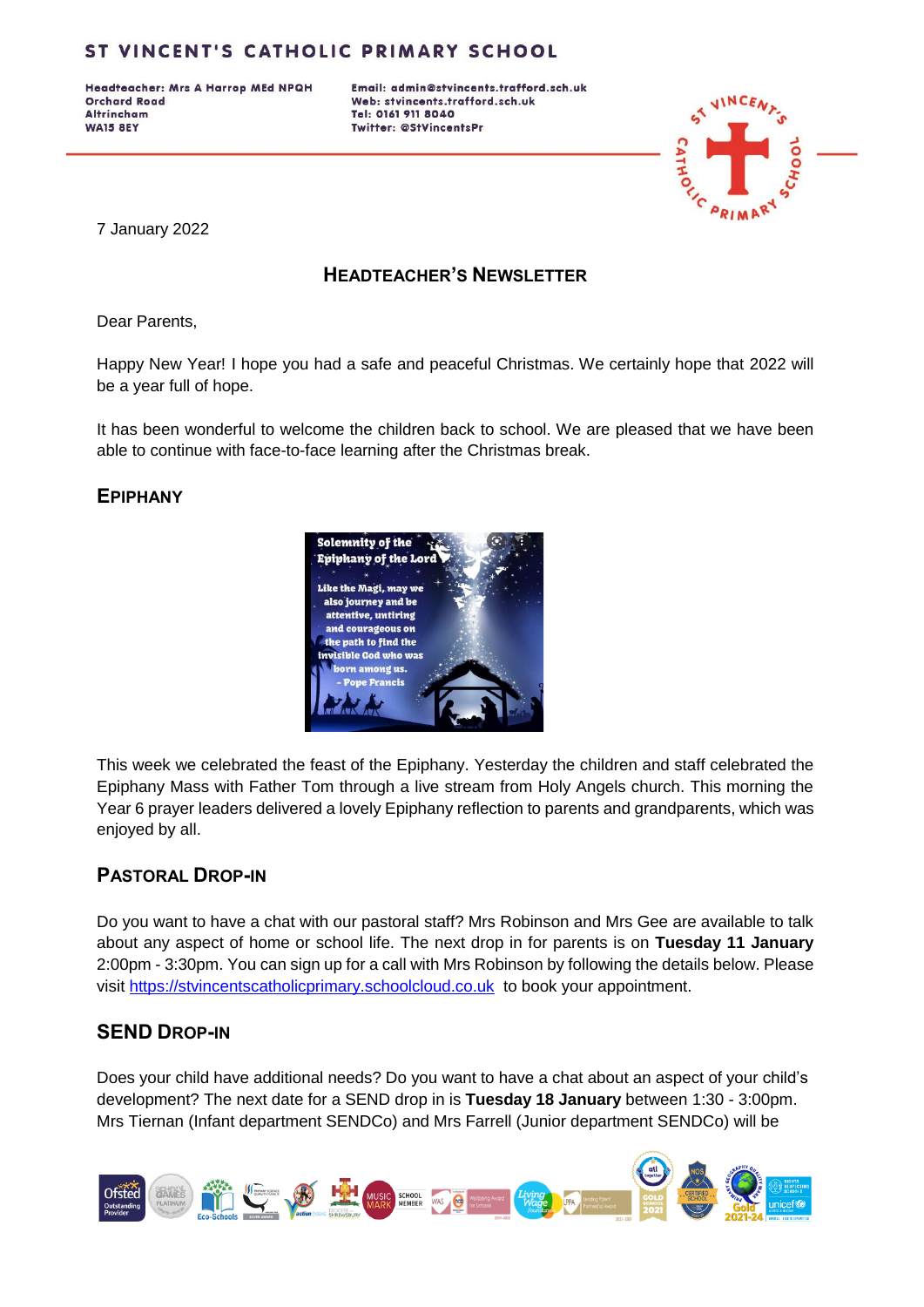Headteacher: Mrs A Harrop MEd NPQH **Orchard Road Altrincham WA15 8EY** 

Email: admin@stvincents.trafford.sch.uk Web: stvincents.trafford.sch.uk Tel: 0161 911 8040 Twitter: @StVincentsPr



available to answer any questions you have. Please visit [https://stvincentscatholicprimary.schoolcloud.co.uk](https://stvincentscatholicprimary.schoolcloud.co.uk/) to book a slot.

If you would like to know more about the SEND local offer, please follow this link: <http://www.stvincents.trafford.sch.uk/page/special-educational-needs/8336>

## **COVID UPDATE**

We continue to follow stringent covid safety measures in school. If your child has tested positive on a PCR test, please email the following information to the helpdesk [helpdesk@stvincents.trafford.sch.uk:](mailto:helpdesk@stvincents.trafford.sch.uk)

Childs name, class, last day in school, date symptoms started, date due back in school.

If children who are isolating feel well enough, remote learning will be set on Google Classroom.

Updated guidance on national Covid measures can be found by visiting: [What parents and carers](https://www.gov.uk/government/publications/what-parents-and-carers-need-to-know-about-early-years-providers-schools-and-colleges-during-the-coronavirus-covid-19-outbreak/step-4-update-what-parents-and-carers-need-to-know-about-early-years-providers-schools-and-colleges#face-coverings)  [need to know about early years providers, schools and colleges](https://www.gov.uk/government/publications/what-parents-and-carers-need-to-know-about-early-years-providers-schools-and-colleges-during-the-coronavirus-covid-19-outbreak/step-4-update-what-parents-and-carers-need-to-know-about-early-years-providers-schools-and-colleges#face-coverings)

The main messages from this guidance are:

- Nationally, education and childcare settings are open, and attendance is mandatory for schools and strongly encouraged at childminders, nurseries and colleges
- The Royal College of Paediatrics and Child Health has made it clear that the overwhelming majority of children and young people still have no symptoms or very mild illness only
- Updated advice on tracing close contacts and isolation to reflect the changes to isolation rules
- Continuing to take regular rapid tests will help you to identify infections early and reduce transmission
- Nursery, school or college no longer trace close contacts close contacts will be identified via NHS Test and Trace
- Children and young people aged under 18 years 6 months who usually attend school, and have been identified as a close contact, are not required to self-isolate
- If the number of positive cases substantially increases in nursery or school, additional measures will be introduced
- Changes to advice for clinically extremely vulnerable children and young people
- In primary schools, we recommend that face coverings should be worn by staff, adults, and those aged over 11 (including visitors) when moving around in corridors and communal areas

The following update has been issued from the DfE:

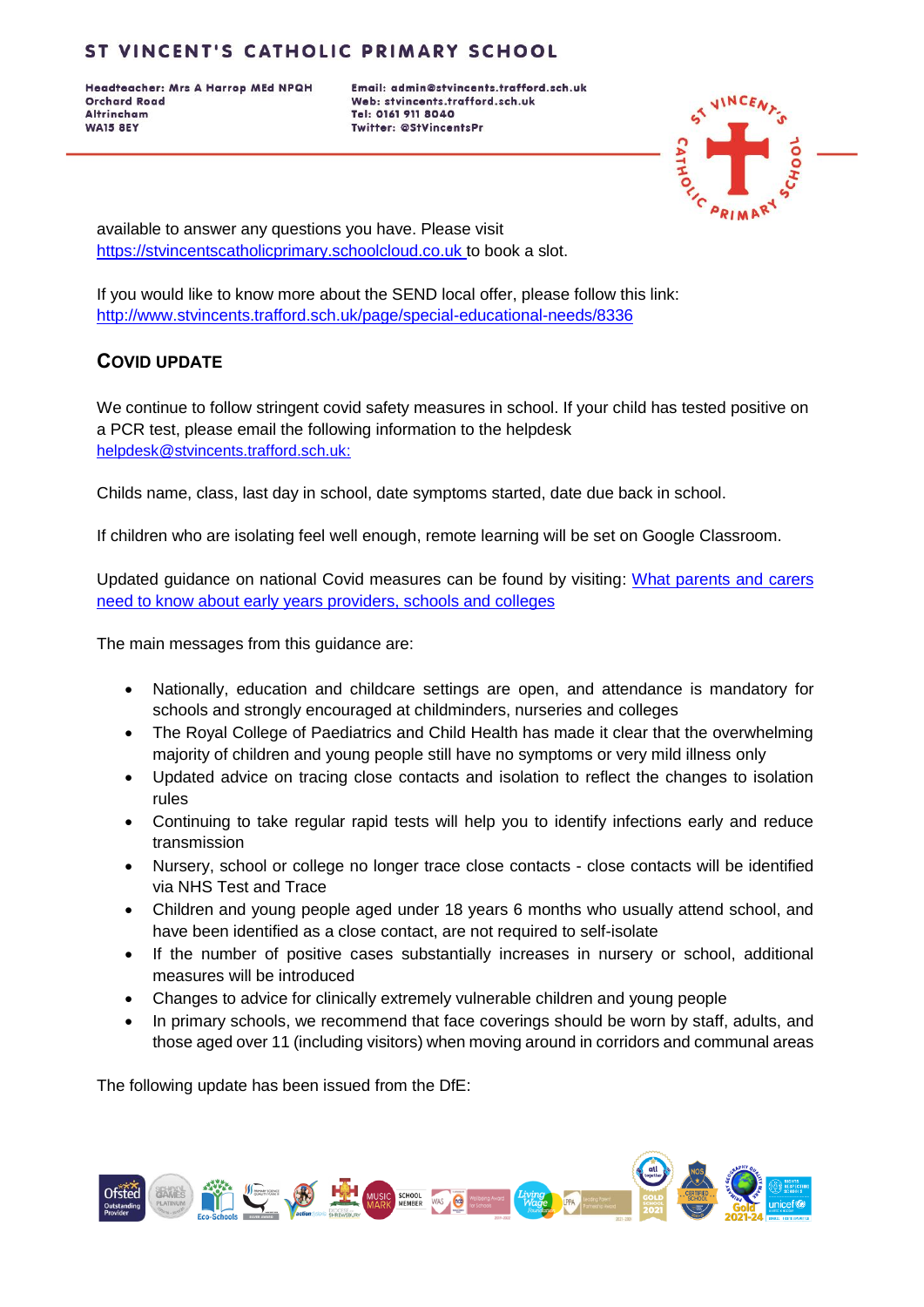Headteacher: Mrs A Harrop MEd NPQH **Orchard Road Altrincham WA15 8EY** 

Email: admin@stvincents.trafford.sch.uk Web: stvincents.trafford.sch.uk Tel: 0161 911 8040 Twitter: @StVincentsPr



Confirmatory PCR tests following a positive lateral flow device (LFD) test result are to be temporarily suspended from **Tuesday 11 January**. This will mean that **anyone who receives a positive LFD test result will be required to self-isolate immediately and will not be required to take a confirmatory PCR test**.

#### **EXTRA-CURRICULAR CLUBS:**

We are pleased to be offering a variety of extra-curricular activities this half term. We have also increased the number of places available. The clubs will commence again on Monday 10 January. There are currently still places available for Singing, Dodgeball and On The Stage clubs – please see attached letters for booking details.

Pick up and drop off details for the clubs will be sent via a separate communication.

## **ONLINE SAFETY**

## **PARENTAL CONTROLS**

As some children may have received a new digital device over Christmas, the information below regarding parental controls may help to ensure your child is safe online.

Parental controls allow you to block and filter upsetting or inappropriate content. They work across your WiFi, phone network, individual apps and devices. Parental controls can help you to:

- plan what time of day your child can go online and how long for
- create content filters to block apps that may have [inappropriate content](https://www.nspcc.org.uk/keeping-children-safe/online-safety/inappropriate-explicit-content2/)
- manage the content different family members can see.

More top tips include:

Talk to your child. Explain why you are setting parental controls: to keep them safe. Also let them know that they can talk to you to discuss why certain settings are in place.

Set good, strong passwords where you are able. On some parental controls, you can set a password which prevents settings and features from being changed.

Age is a significant factor; as children get older, restrictions and controls you use will change, but only at a pace that is appropriate for your child.

Content filters are never 100% effective, it is likely at some point that your child will see inappropriate or upsetting content and it is important that you are able to [talk to them](https://www.nspcc.org.uk/keeping-children-safe/online-safety/talking-child-online-safety/) about this.

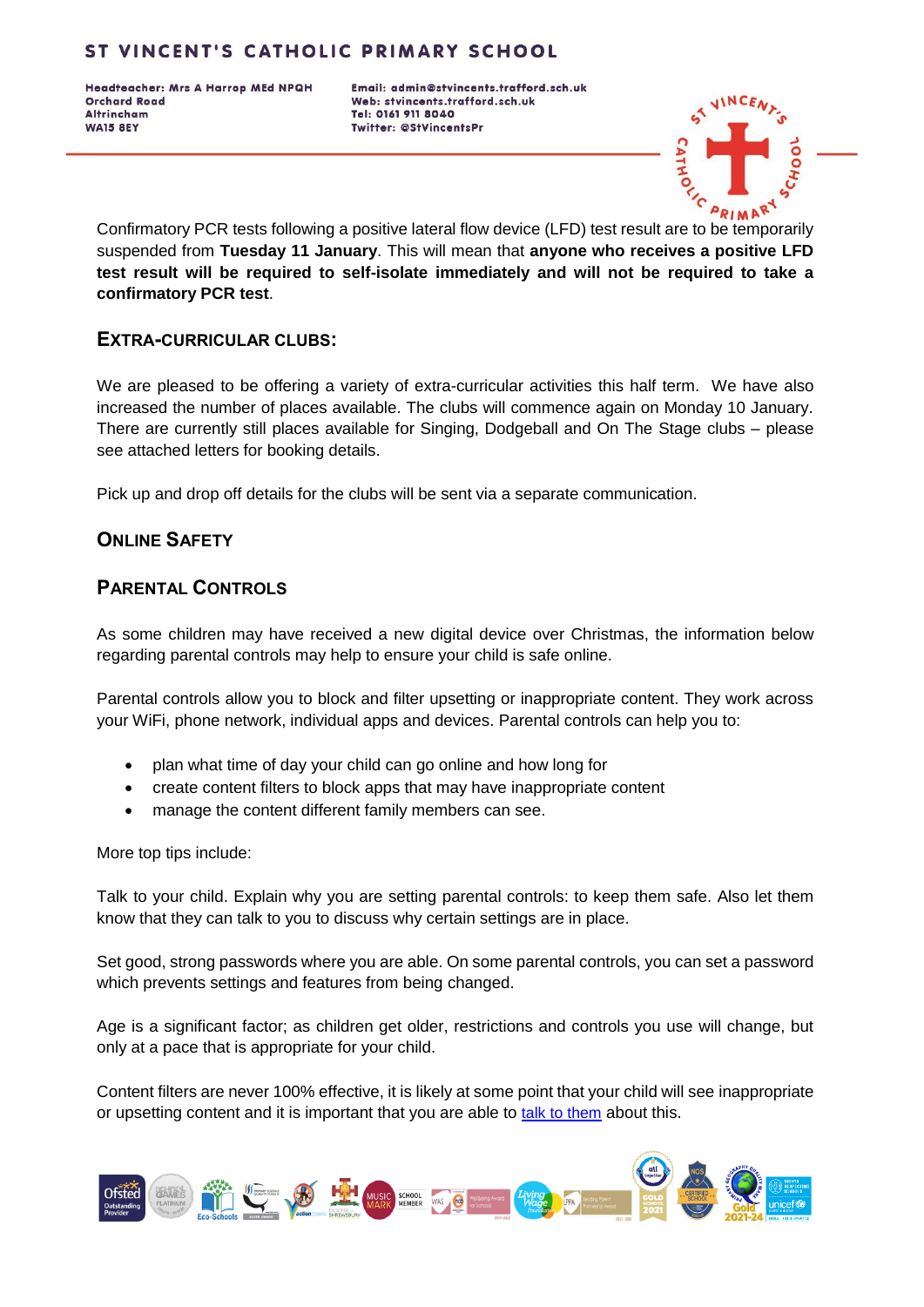Headteacher: Mrs A Harrop MEd NPQH **Orchard Road Altrincham WA15 8EY** 

Email: admin@stvincents.trafford.sch.uk Web: stvincents.trafford.sch.uk Tel: 0161 911 8040 Twitter: @StVincentsPr



Please follow this link for parental control guidance: [https://www.nspcc.org.uk/keeping-children](https://www.nspcc.org.uk/keeping-children-safe/online-safety/parental-controls/)[safe/online-safety/parental-controls/](https://www.nspcc.org.uk/keeping-children-safe/online-safety/parental-controls/)

#### **ONLINE FILTERS**

Below is information on how to set up filters on your home internet to help prevent age inappropriate content being accessed on devices in your home.

The 4 key internet providers in the UK – BT, Sky, TalkTalk and Virgin Media provide their customers with free parental controls which can be activated at any time. They have come together to produce helpful video guides to help you to download and set-up the controls offered by your provider.

Please follow this link for more information. [https://saferinternet.org.uk/guide-and-resource/parental](https://saferinternet.org.uk/guide-and-resource/parental-controls-offered-by-your-home-internet-provider)[controls-offered-by-your-home-internet-provider](https://saferinternet.org.uk/guide-and-resource/parental-controls-offered-by-your-home-internet-provider)

#### Thursday  $\begin{bmatrix} 20 \text{ January} \\ 20 \text{ January} \end{bmatrix}$  KS1 Class Assembly: Y2 Mrs Dreniw's Class Infant hall - class parents only Thursday  $\begin{bmatrix} 20 \text{ January} \end{bmatrix}$  Year 3 Parents' Information – Sacrament Teal 5 Parents Information – Sacrament Recorded<br>of Reconciliation Thursday  $27$  January Sacrament of Reconciliation Y3 Mrs Sacrament of Reconciliation 15 Mis<br>McDuff's class: 6:30pm Thursday 27 January KS2 Class Assembly: Y6 Miss Kirk's Class Junior hall - class parents only Thursday  $\bigg| 03$  February  $\bigg|$  KS1 Class Assembly: Y1 Mrs Wormall/Mrs Gerrard's Class Infant hall - class parents only Thursday 03 February Sacrament of Reconciliation: Y3 Mrs Needham/Mrs Jennings's class: 6:30pm St. Vincent's church Monday 1 07 February Children's Mental Health Week School activity Tuesday | 08 February | Safer Internet Day School activity Thursday  $\vert$  10 February  $\vert$  KS2 Class Assembly: Y4 Mrs Bullock's Class Junior hall - class parents only Friday 11 February Parents' and Grandparents' Reflection: Zoom Friday  $|11$  February  $|$  School closes for half term

## **KEY DATES FOR SPRING 1**

#### **ATTENDANCE FIGURES FOR PREVIOUS WEEK**

Each week we report attendance. Please note we do not authorise holidays in term time.